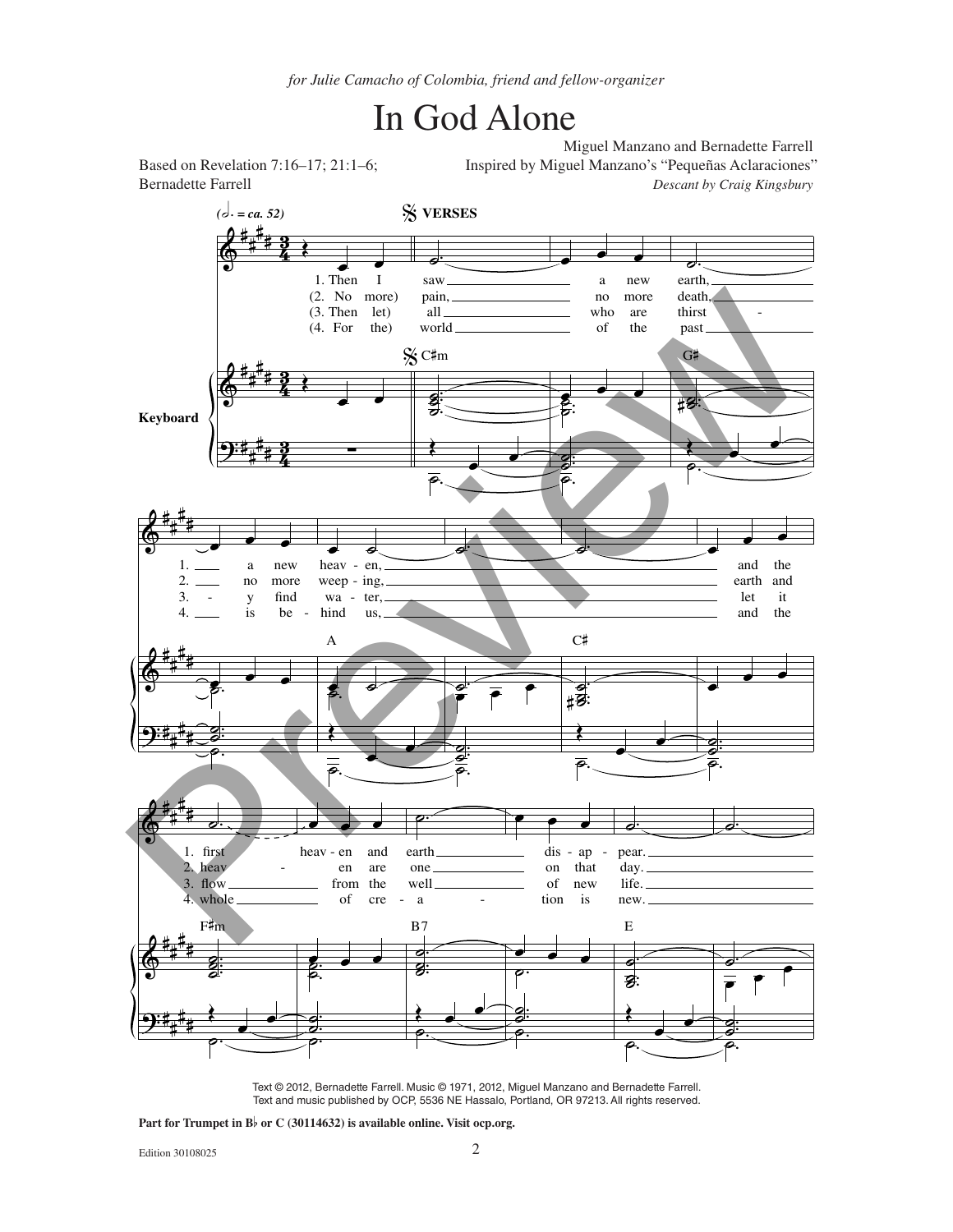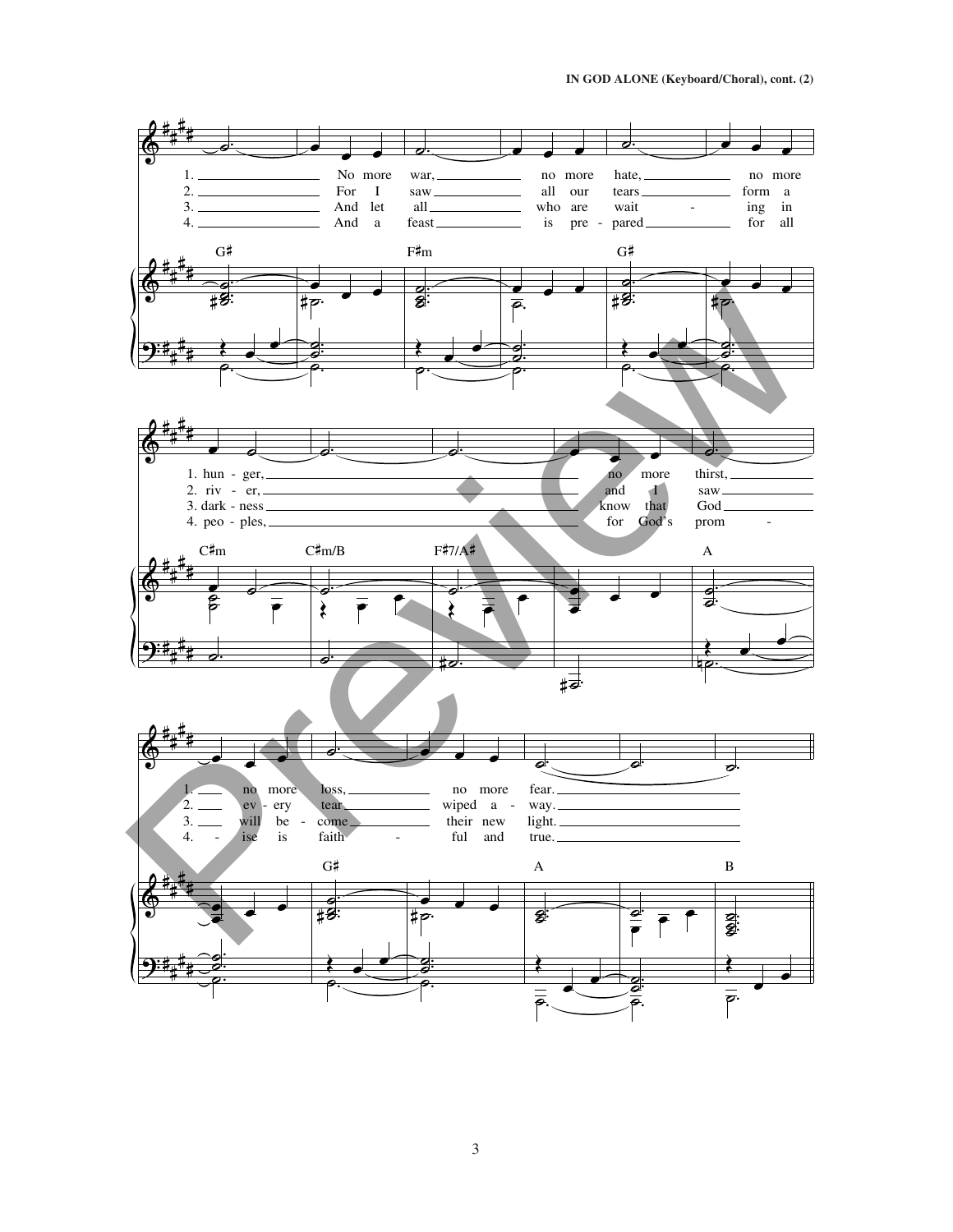

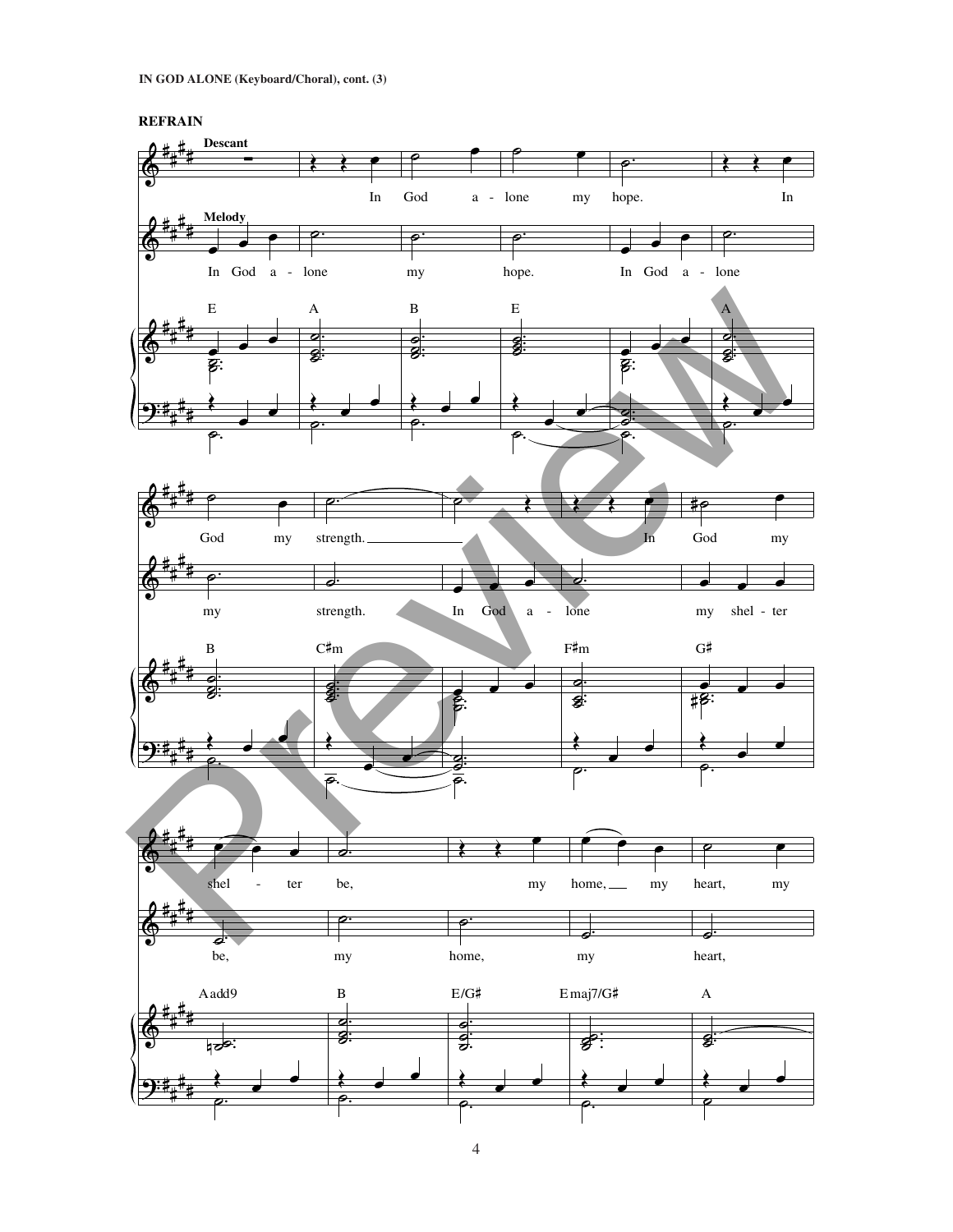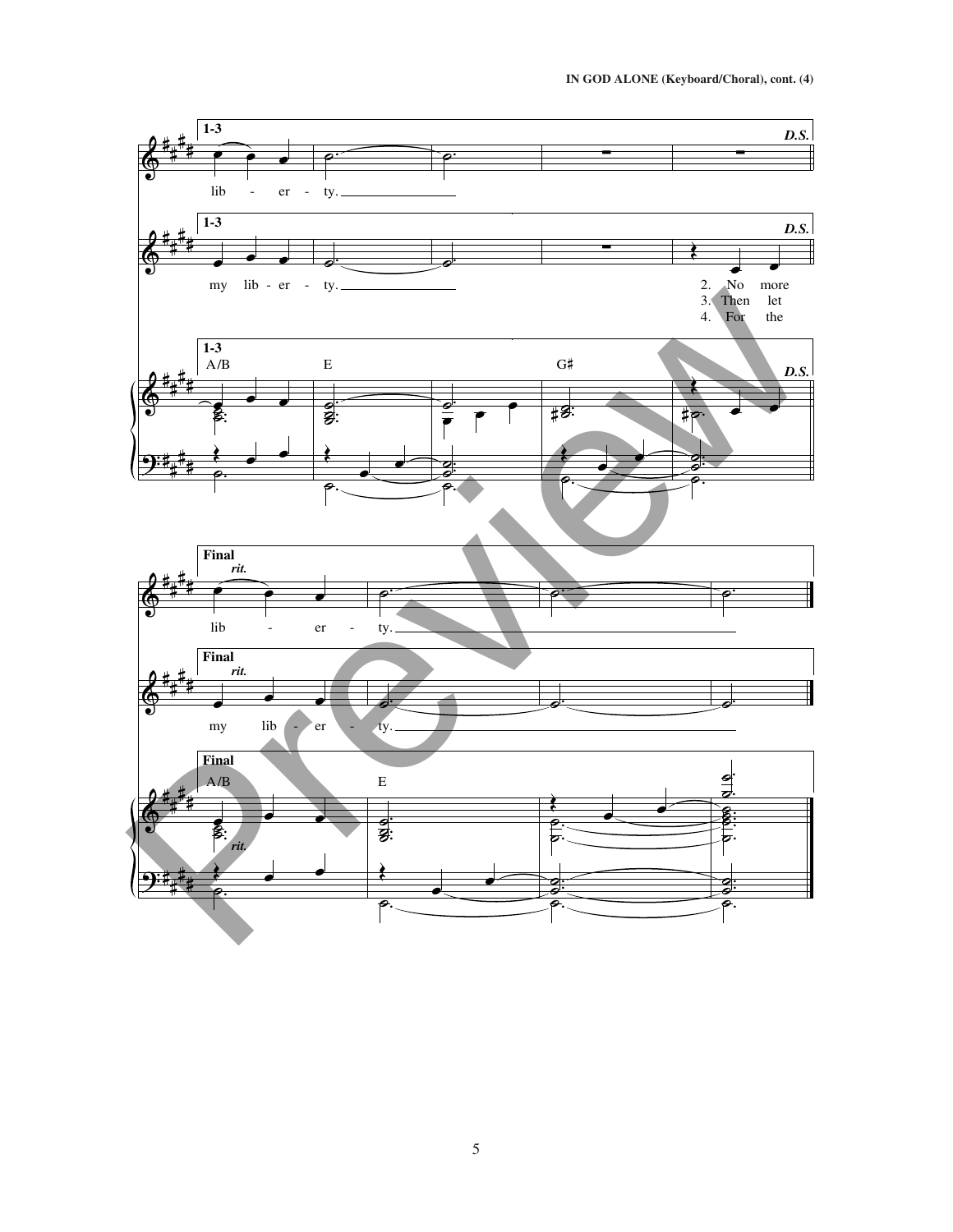*for Julie Camacho of Colombia, friend and fellow-organizer*



*(Guitar/Vocal)*

Based on Revelation 7:16–17; 21:1–6; Miguel Manzano and Bernadette Farrell Bernadette Farrell **Inspired by Miguel Manzano's "Pequeñas Aclaraciones"** 



Text © 2012, Bernadette Farrell. Music © 1971, 2012, Miguel Manzano and Bernadette Farrell. Text and music published by OCP, 5536 NE Hassalo, Portland, OR 97213. All rights reserved.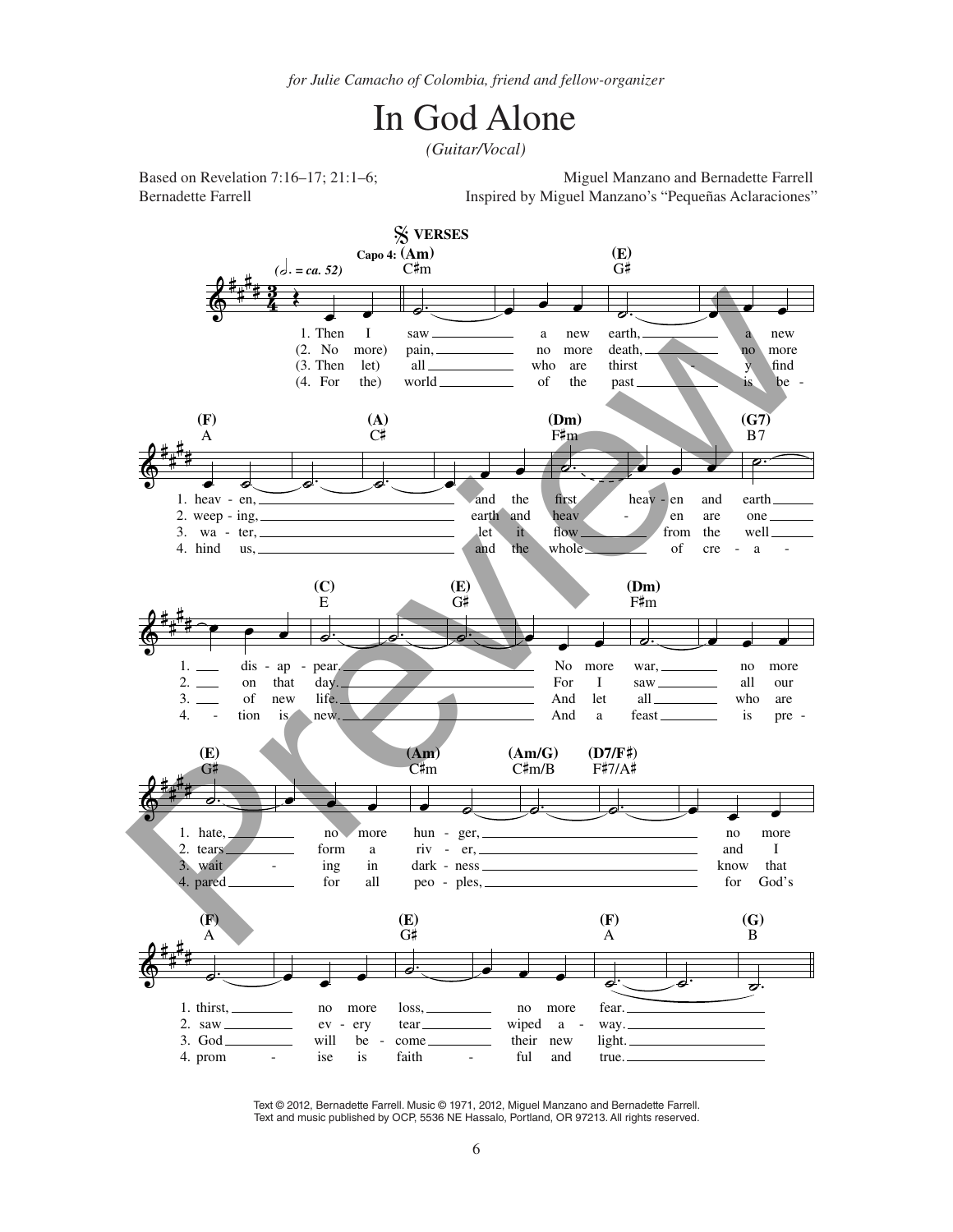

## Composer Notes

In *Letters and Papers from Prison,* Dietrich Bonhoeffer, prophet and martyr, writes:

There remains an experience of incomparable value...to see the great events of world history from below; from the perspective of the outcast, the suspects, the maltreated, the powerless, the oppressed, the reviled—in short, from the perspective of those who suffer…to look with new eyes on matters great and small.

Where there is no vision, the people perish. When values are lost, our lives become a desert. In a more ancient letter (Hebrews 11:16, 10) St. Paul calls us citizens "of a city whose architect and builder is God." Across the world are people who make the city of God visible within human history, if only for a brief moment. Yet these moments enable us to trace a path of light. In Revelation 7:17, St. John tells us "…the Lamb…will be their shepherd and show them the way to springs of living water, and God will wipe away every tear from their eyes." Faith in Christ changes our priorities and in him nothing is lost. God collects our tears in his wineskin (Psalm 56:8) to wipe them away for ever.